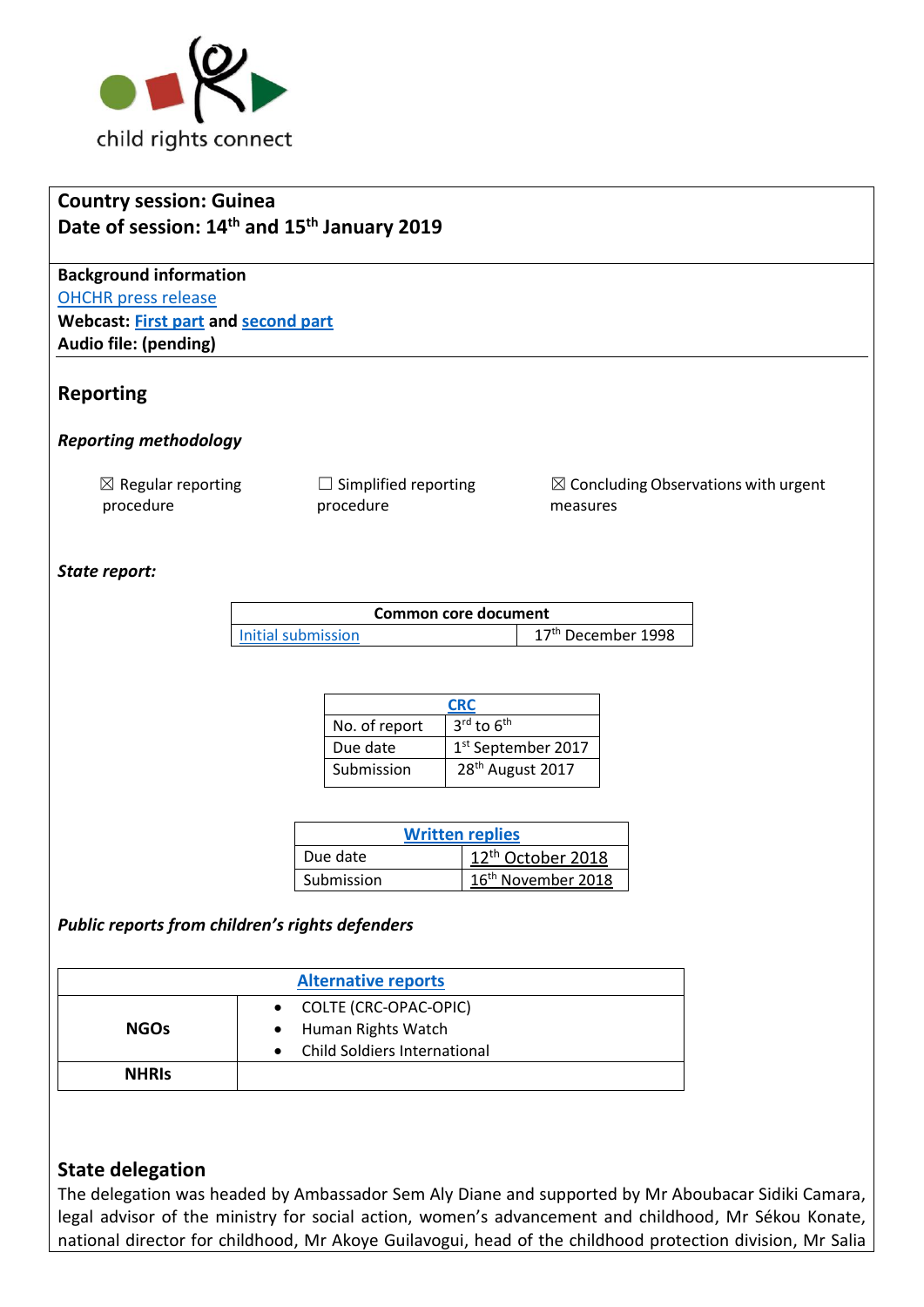

Traore, permanent secretary of the Guinean committee for the monitoring of child rights, Mr Oumar Fofana, member of the Guinean committee for the monitoring of child rights, Mr N'Faly Sylla, president of the juvenile court, and Mr Sékou Soumah, financial attaché and consular to the permanent mission to UNOG.

## **Committee's Task Force members**

| Name & Last Name                         | Country        |
|------------------------------------------|----------------|
| <b>Suzanne Aho Assouma (Coordinator)</b> | Togo           |
| <b>Bernard Gastaud</b>                   | <b>Monaco</b>  |
| Luis Ernesto Perdernera Reyna            | <b>Uruguay</b> |
| <b>Mikiko Otani</b>                      | Japan          |

## **Dialogue description**

#### i. Character of the dialogue

The atmosphere of the dialogue was open and amicable. Both parties expressed gratitude for the honest manner in which the discussions took place. Guinea assured the Committee that they were not here to defend their texts and policies, but rather to learn how to improve the situation of children in their country.

#### ii. General assessment made by the Committee

The Committee noted the legislative reforms that have occurred in the country, and said that progress has been made, but pointed out that the State was still not meeting its obligations under the CRC in light of the urgent needs of children. They commended the State for its efforts but noted that they would like to see more being done for the effective implementation of strategies and for the pending codes and revisions to be adopted. They also encouraged a greater allocation of the budget to key areas such as health and education. Areas of particular concern included child labour in mining, child prostitution, child trafficking and sexual violence, access to health services and birth registration.

#### iii. Main issues discussed:

## • **General Measures of Implementation:**

The Committee understood that the Childhood Code is being revised, and asked the State party whether it has been adopted or if it was still in the process of being enacted. They also recommended the adoption of the pending bill on human rights defenders, with inclusion of the special protection required by children human rights defenders, and asked if civil society had been involved in its drafting. The State responded that the Childhood Code had been reviewed and was awaiting its second reading by the National Assembly. Furthermore they explained that the human rights defenders bill was an initiative from civil society and that it had not yet been debated by the National Assembly.

The Committee also asked for further clarification on national coordination and whether a national coordination unit will be appointed, as the coordination powers of the National Office for Childhood Matters are limited. The Committee requested more information on national plans including their status of implementation, and how they are coordinated to ensure children's rights are met. The Committee expressed concern about disparities in the budget allocation, pointing out the inability to trace allocations for children's rights, and asked if studies were being carried out to check the efficiency of budgetary allocations.

The Committee welcomed the establishment of the data collection system and asked if a comprehensive system would be expanded to collect disaggregated data covering the CRC and its optional protocols, in order to design and monitor efficient policies. The State responded that they were seeking to establish an interconnected data collection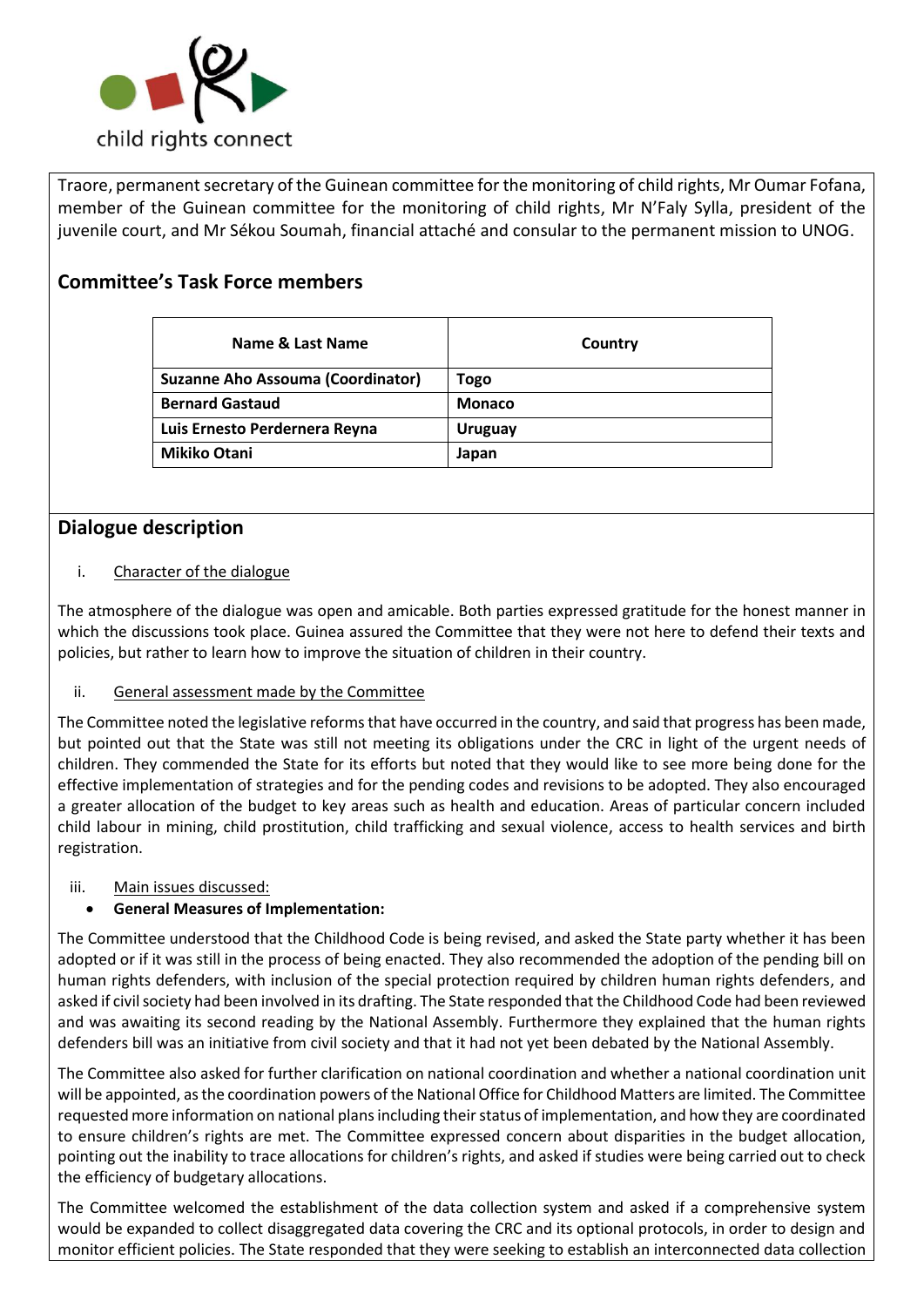

system, working with community leaders – an approach they are adopting more generally to implement mechanisms and combat issues.

Regarding independent monitoring, the Committee asked if the NHRI is fully operational and resourced, whether it will seek GANHRI accreditation and if the NHRI or Ombudsman can receive complaints from children, as none had been received so far. Furthermore they asked what measures were being taken to disseminate knowledge of the Ombudsman and the CRC, including if translation into local languages was complete and how illiterate people were reached. The State Party responded that the NHRI is an independent body which is in line with the Paris principles and that they were working with the UN to ensure its efficiency. They shared concern that no complaints have been received from children and admitted cooperation with partners and greater efforts are needed to raise the profile of the institution.

#### • **Definition of the Child:**

The Committee pointed out a contradiction between the 2008 criminal code – which allows for childhood marriage with parental consent – and the updated 2016 code, and asked how this flaw would be addressed, as childhood marriage is not in the best interest of the child. Furthermore they asked if the State has data on the scale of child marriage, if there is a clear budget allocation to combat it and whether there is a campaign to disseminate information and a public policy to ensure marriages occur only within the frame of the criminal code. The State responded that an AU campaign and a five year national implementation action plan had been launched to combat child marriage and that currently a national strategy is being developed. Furthermore they explained that the age of marriage is clearly set at 18, except in certain legitimate cases, on which a judge rules.

#### • **Best Interest of the Child:**

The Committee asked if the principle is applied in all areas concerning children, including juvenile justice and alternative care, and in particular when developing legislation and policies affecting children.

#### • **Right to be Heard**:

The Committee asked for clarification on the functioning and selection of the Children's Parliament, as well as what budgetary allocation it receives. They asked whether there were other means for children to participate and give input and how this right is supported by the state. The Committee asked what was being done to ensure children's right to participate is respected in all other realms, in particular in light of traditional family norms. The State Party responded that children were able to participate, citing as an example the child takeover of the presidency during the International Day for Girls. They explained the mechanism of election of the 114 members to the Children's Parliament and gave examples of some of its positive impacts.

#### • **Non-discrimination Principle:**

The Committee asked if the government has a plan to develop a comprehensive strategy to address all types of discrimination (against LGBTIQ+, albinism, non-circumcised girls, etc.). They also expressed concern about gender equality in the inheritance laws of children born to unmarried parents and stigmatisation of children born out of marriage. The State party explained that discrimination in inheritance rights has been eradicated through the revision of the Civil Code.

#### • **Right to life, survival & development:**

The Committee asked if the State party had data on and was studying the phenomena of infanticide. They also requested more information on the status of the abortion law. They asked the State party what programmes are in place to raise living standards, as a high poverty rate persists as does the issue of street children.

#### • **Birth registration:**

The Committee acknowledged the efforts being made by the state but pointed out that the issue of birth registration remains unresolved. They inquired as to the obstacles, including costs and access to registration services, and asked if the government was conducting awareness raising campaigns and allocating funds to resolve this issue. The State party responded that amendments to the Civil Code mean that now either one of the parents can register the birth of the child. They noted that a national program was in place to ensure registration and the modernisation of the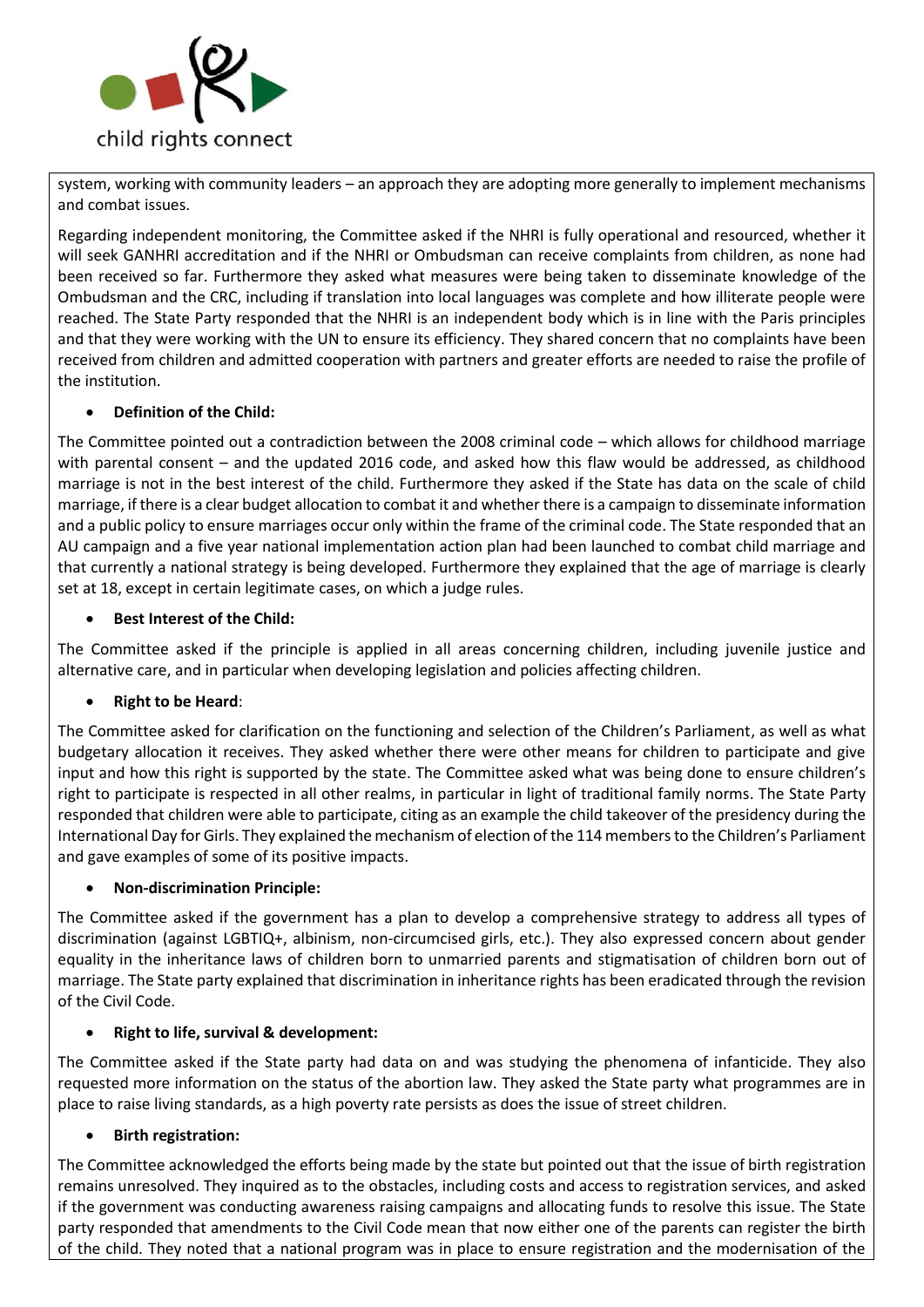

system, in collaboration with mayors and also that a collaboration with the health services was being developed to track and ensure registration in health centres.

A further issue raised was that of the waiting time to receive the birth certificate, which, the Committee suggested could lead to families never receiving the certificate. They ask what measures are being taken, including to address the regional disparities. Concerns were also raised about counterfeit certificated, and identity cards, being sold. The State party shared these concerns and said they were wanting to tackle this issue of counterfeit documents. Furthermore, they explained that because of the geographical isolation of certain areas, families are given six months to register births.

#### • **Civil rights and Freedoms**:

With regards to the right to a nationality and identity, the Committee remains concerned that reforms to the Civil and to the Childhood Codes are not sufficient to meet international standards and obligations. Obstacles preventing children from acquiring nationality prevail and the Committee asked the State party what steps are being taken to amend this situation. The State party explained that amendments were made to improve the situation of statelessness, including through the Childhood Code which gave the right for children born in Guinea or born to a Guinean parent to acquire nationality, and that any child without identified parents was automatically granted citizenship. In regards to leisure and culture, the State party explained that there are activities such as excursions, creative activities and clubs organised in schools and that the entire month of June is dedicated to cultural activities.

#### • **Family environment:**

The Committee raised the issue of foster care and state institutions, asking how much money is invested in these, what the procedure is to select host families and how they are monitored and supported. Furthermore they asked if there is a system in place for national and international adoptions, such as a national adoption agency. The State party responded that international adoption is currently suspended and changes being brought about in the adoption procedure following its examination and identification of flaws and that they were currently in an experimental phase of developing a host family system. A further query raised by the Committee concerned the imprisonment of children with their mothers, to which the State responded that in such cases, provisions are made and if need be children are taken into the care of the social services, in compliance with the provisions of the African Charter on Children's Wellbeing.

#### • **Juvenile justice:**

The Committee recognised the reform of the judicial system to address issues of access and detention, however they indicated this remains insufficient. They highlighted the lack of child-specialised detention centres and courts, as well as issues of overcrowding, malnutrition and ill-treatment in detention. They asked how free legal advice and a national juvenile justice system were ensured. The State party put forward the 2015 reforms of the justice system, including the appointment of juvenile judges and the raising of the age of prosecution to 13. They highlighted that 2/3 of children are given alternatives to incarceration, that children were imprisoned in separate cells to adults in the central prison in Conakry because of a lack of child detention centres and that there are police trained in dealing with children. The code of criminal proceedings states that a legal aid office is present in each court of first instance, but this is a challenge to implement due to a lack of budget, the State party explained.

## • **Violence against Children**:

The Committee raised concern about violence against children including corporal punishment, violence in schools, the practice of FGM (in particular its medicalisation) and sexual abuse. The Committee asked the State Party what actions were being taken to reduce violence against children, such as awareness raising campaigns or dissemination of information in local languages, as well as what care and rehabilitation measures were in place for victims. In particular they asked for clarifications on the legality of corporal punishment and whether the law allowing parents to give 'corrections' would be amended to tackle the issue. The Committee also asked what was being done to prevent, neglect and ill-treatment, in particular in state institutions. The Committee expressed concern about wide spread sexual abuse of children, including of girls working as domestic helpers. They asked if it is a priority of the state to receive and process complaints of sexual exploitation, if they have statistics and what support or rehabilitation was in place for victims. Furthermore they asked if a helpline was available. The State Party responded that through the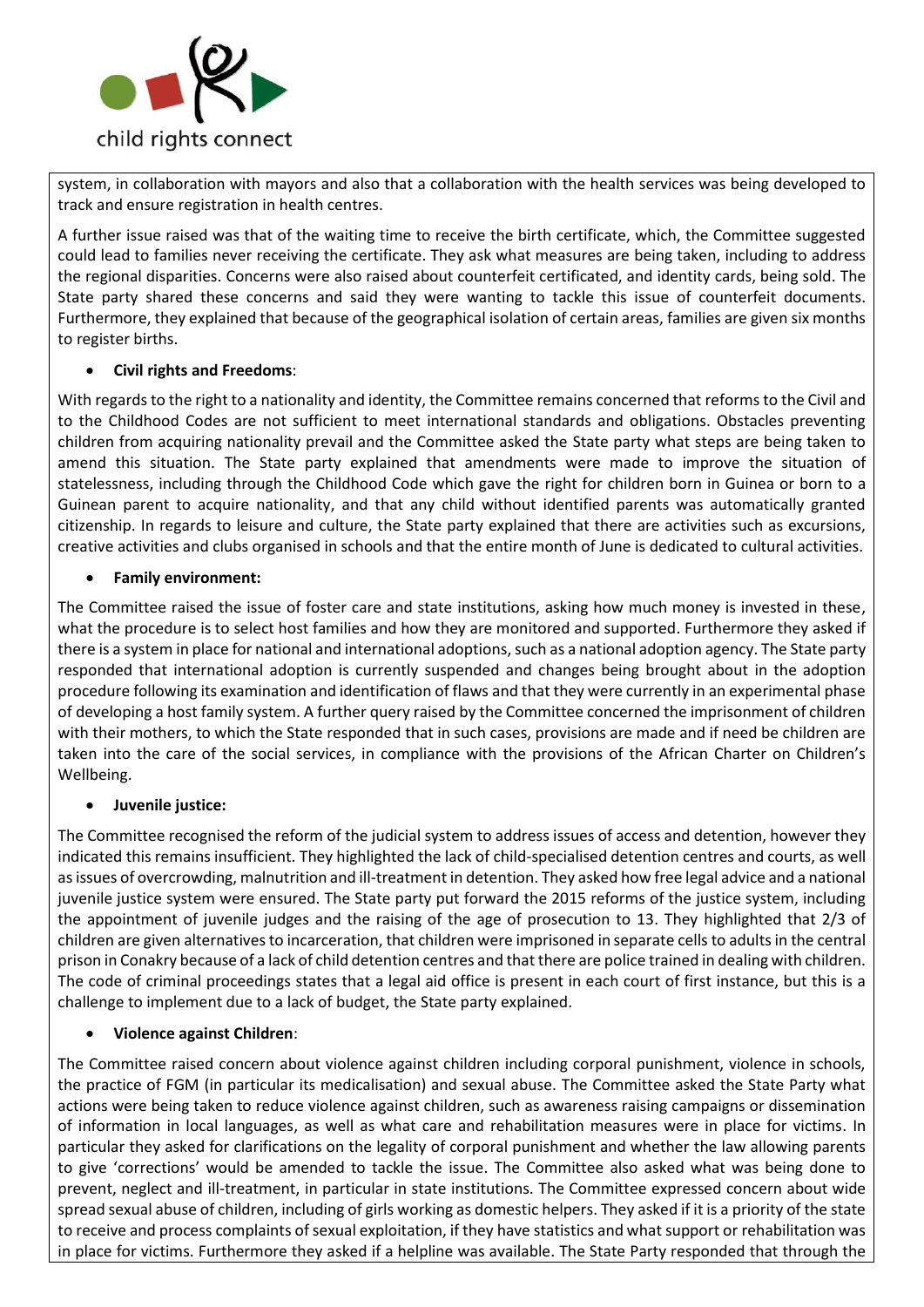

adoption of the childhood code, corporal punishment will become a crime. Furthermore, they explained that children victims of sexual violence are referred to support centres, although these are not available across the country, and that perpetrators of sexual abuse online are currently being prosecuted.

#### • **Health:**

The Committee expressed concern about the budget dedicated to health services being lower than the WHO aim as well as the lack of qualified workers in certain prefectures. The Committee also expressed concern about the lack of studies and figures on fistula and the high rates of infant mortality caused be avoidable issues, including malaria which it qualified as endemic – they asked what action is being taken. The State party clarified that there are two centres which provide free of charge care for cases of fistula. Furthermore they presented the 2015-2020 National Health Plan which aims to provide basic health services for all, the funding for which is currently being developed and a section of which is dedicated to mother and child health. Some of the State's key health issues include vaccination and other preventive measures, pre-natal consultations and family planning. The State party highlighted some of the challenges facing the health services including misinformation surrounding vaccinations and the lack of use of community care services; in response to these they said they were trying to change mind-sets and behaviour. The State has identified vulnerability criteria in order to for efficiently tailor their policies.

The Committee also pointed out the high rates of malnutrition, despite progress made, and asked what was being done to ensure children have access to food and water, as well as sanitation. In terms of mental health, they asked if there are qualified staff, in particular to support children using drugs. They asked what was being done to meet UN-Aids targets and how children affected by HIV-Aids are supported. The State party answered that there was a followup mechanism via reference centres and that care was provided free of charge for children affected by HIV-Aids and HIV-Aids orphans. In terms of drug use amongst children, they noted that addiction was a reality and that special services are available to combat this, including social workers and civil society organisations that work on reintegration. There is also a special police unit to combat the sale of street drugs and counterfeit pharmaceutical drugs that they noted have real health consequences.

#### • **Education:**

Concern was raised by the Committee about low enrolment and high drop-out rates, inadequate infrastructure, and the lack of resources such as textbooks. Furthermore, they highlighted that children with disabilities are excluded from school because of a lack of awareness, qualified staff and infrastructure. The Committee expressed concern about segregation and lack of inclusion of children with disabilities in society. The State responded that inclusive education was one of the main pillars of education, and that they are making efforts to enable children with disabilities to attend mainstream schools. The State also provided information on a new program of pre-school teacher training and a project to identify and tackle issues in pre-school education.

#### • **Children with disabilities**

The Committee asked the State party if there is a national disability policy and if it, and the law, speaks to the situation of children in particular. They asked if children with disabilities are represented in the parliament and if there are teachers and health workers with specialised training. The State responded that a bill protecting the rights of children with disabilities, as well as one on the rights of people with albinism, had been passed and that inclusive education is now fully embodied in the disability act. The noted as a priority capacity building of teachers. In the capital there is a support centre, the 'Cité de la Solidarité' that supports people with disabilities. The State party noted the need to combat stereotypes and change the general mind-set towards people with disabilities

#### • **Child labour**:

Concern was raised about the impacts of the business sector on children's rights and the environment. The Committee noted in particular that the consequences of the mining industry include child labour, health risks and school dropout and raised concern about the exposure of children to violent protests in mining regions. The Committee welcomed positive measures taken such as the adoption of the ILO Convention 176 on safety and health in mines. The State explained that the mining code made provisions for environmental protection and legally bound mining industries to contribute to reforestation.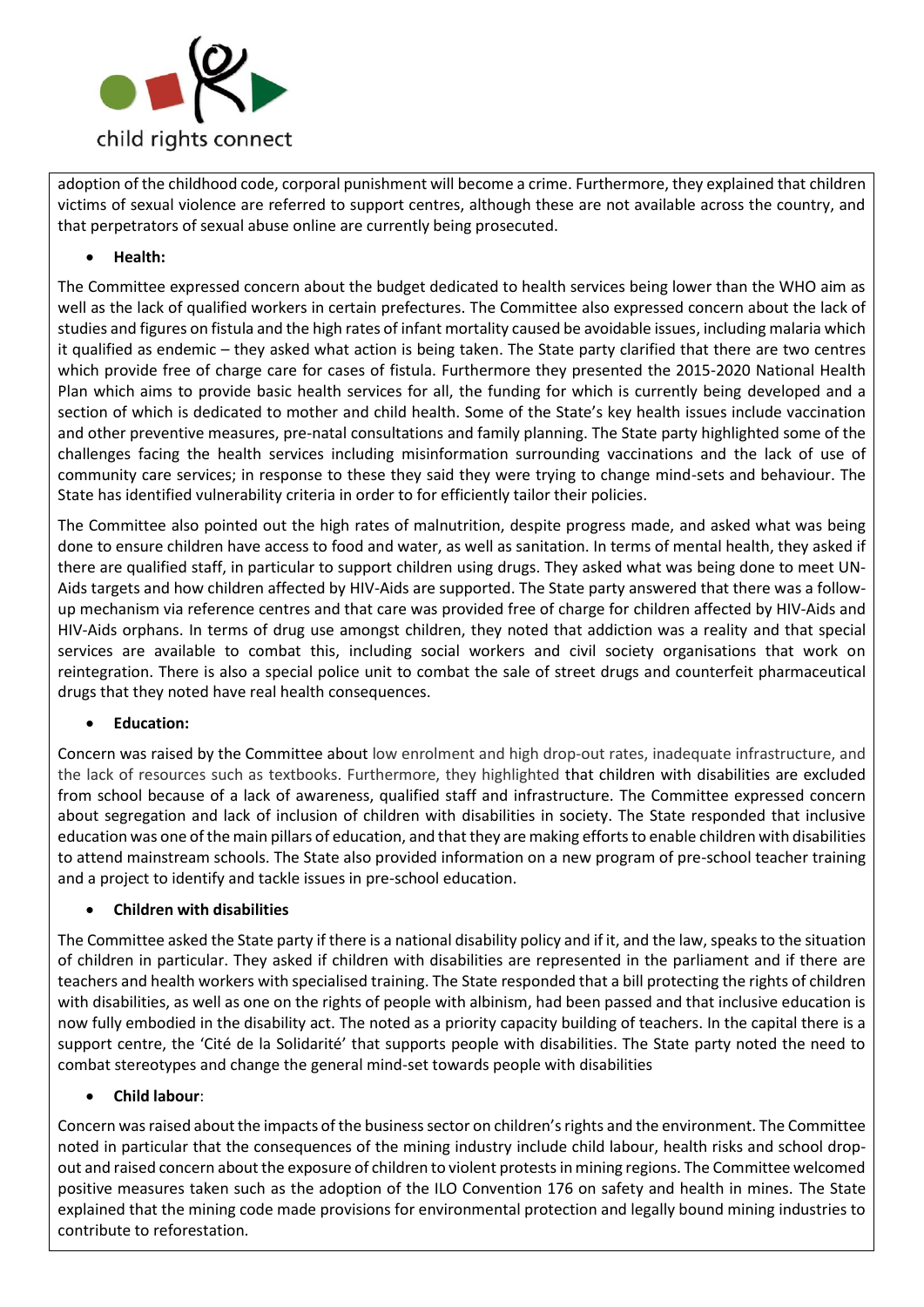

#### • **OPSC and OPAC:**

The Committee asked what crimes under OPSC and OPAC were covered in the criminal code and how it is ensured that perpetrators are prosecuted. The State responded that the two protocols have been enshrined in the draft new children's code. Furthermore, the Committee asked if structures were in place to repatriate and rehabilitate children who are involved in armed conflicts or terrorist organisations abroad. The State answered that they do not have statistics on children involved in armed conflicts but that they had a counter-terrorism unit present in the airport. They further noted that trafficking of children is an issue and that an emergency action plan was activated creating a national committee to counter trafficking, focusing on prevention.

## **Recommendations of the Committee**

In its [Concluding Observations,](https://tbinternet.ohchr.org/_layouts/treatybodyexternal/Download.aspx?symbolno=CRC%2fC%2fGIN%2fCO%2f3-6&Lang=en) the Committee drew attention to the need for urgent measures in the **following six areas**:

- **Children's rights and the business sector**: The Committee highlighted the lack of regulations and monitoring of mining companies and their negative consequences, including through child labour and prostitution, on children's right to health, education and a safe living environment. They urged for the enforcement of mining companies' obligations towards local communities, including sharing of revenue. They urged action on the "general insecurity to which children living in mining areas are exposed".
- **Birth registration:** The low levels of birth registration remain a great concern to the Committee, as does the disparity in registrations between urban and rural areas caused by insufficient facilities. They highlighted the fees associated to registration, the lack of certification (as well as counterfeit documents), issues surrounding the collection and storing of data, the lack of budgetary allocations and issues faced by unregistered parents.
- **Harmful practices:** The Committee placed an emphasis on FGM and child marriage which it remains highly concerned about. They noted the impunity of those enabling these practices, the lack of support for victims and potential victims as well as the limited reach of the National Action Plan Against Child Marriage.
- **Violence:** The Committee is deeply concerned about the prevalence of gender-based violence in both public and private spheres and the lack of access to justice for victims. They highlighted the stigmatisation of victims of sexual violence, the shortcomings of the judicial system and the lack of social support for victims. They also urged action on the death and injury of children in political protests.
- **Education:** In terms of education, the Committee highlighted the lack of funding, the risk of violence faced by girls, the gender and regional disparities, the lack of staff, resources and inadequate infrastructure. They expressed concern about inadequate sanitation in schools, low attendance rates due to social and cultural barriers and the generally low quality of education. They also highlighted the impact of private schools on accessibility to quality education and the absence of regulation of Qur'anic schools.
- **Juvenile justice**: The Committee expressed concern about the lack of juvenile courts, of a legal aid scheme and of alternative sentences. They highlighted the lack of detention and rehabilitation centres for children, as well as the inadequate conditions of all such centres. They also noted that programmes to protect and reintegrate children in conflict with the law are rare.

## **Sustainable Development Goals**

Throughout its Concluding Observations the Committee referred to the following targets:

- 1.3 on implementing nationally appropriate social protection systems and measures for all;
- 3.2 on ending preventable deaths of newborns and children under 5 years of age;
- 4.1 on ensuring that all girls and boys have complete free, equitable and quality education;
- 4.5 on eliminating gender disparities in education and ensure equal access to education for all;
- 5.1 and 5.2 on ending all forms of discrimination and violence against all women and girls;
- 8.7 on eradicating forced labour, modern slavery and human trafficking, including child labour;
- 10.3 on ensuring equal opportunity and reducing inequalities of outcome;
- 16.2 on ending abuse, exploitation, trafficking and all forms of violence against children;
- 16.9 on providing legal identity for all, including birth registration.